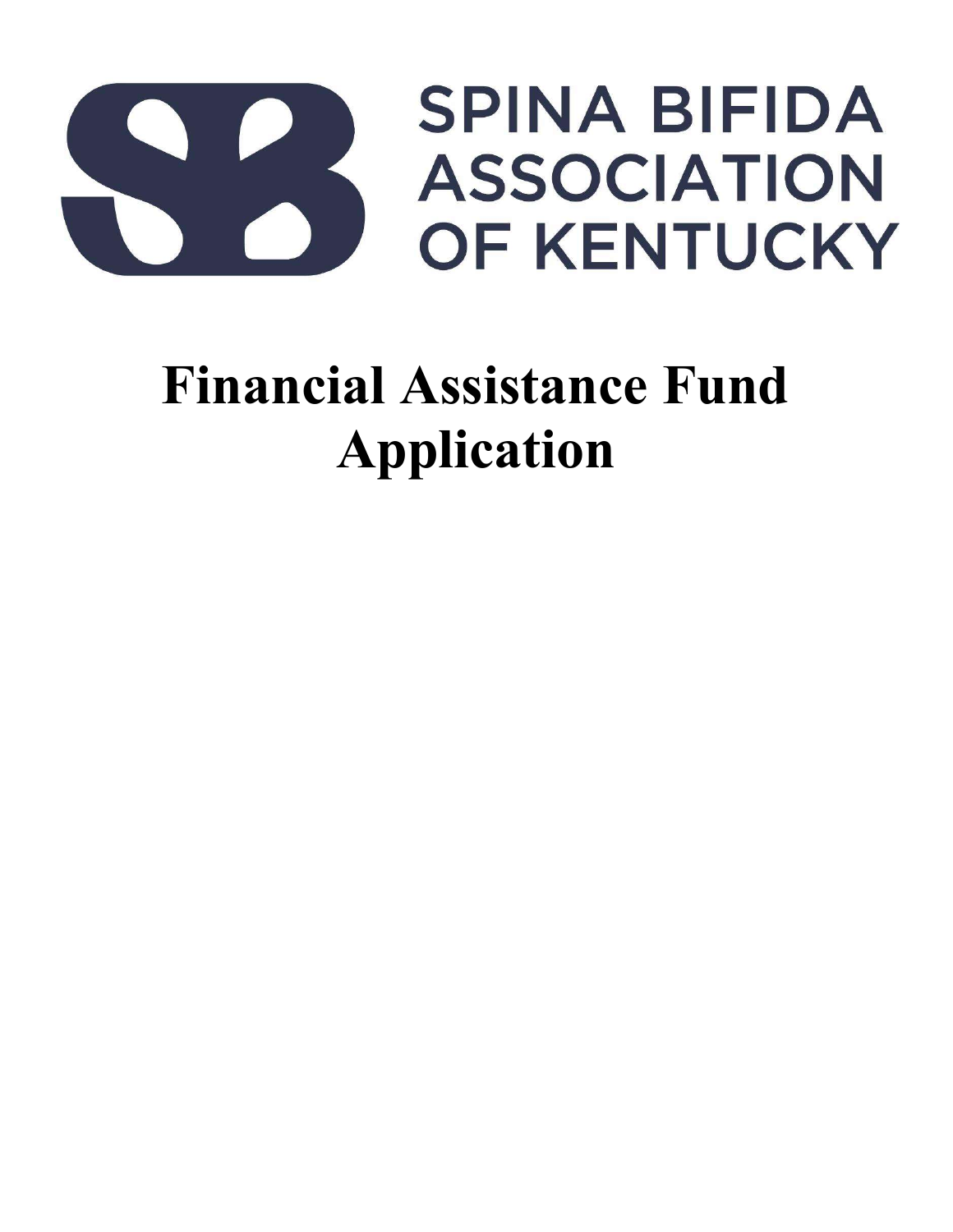#### Dear Applicant:

The Mission of the Spina Bifida Association of Kentucky (SBAK) is to build a better and brighter future for individuals with spina bifida. As part of this mission, SBAK has developed a Financial Assistance Fund to help individuals affected by spina bifida to lead better lives by assisting in various areas from education to physical needs.

Please find included in this application the areas in which we would like to assist and the process of applying. The fund is small. As we reach out into the community to raise awareness and dollars, we are confident we will be able to grow our Financial Assistance Fund and be in the position to help more individuals and increase the dollars granted. Please do not get discouraged if your application is not fully funded. Please apply and clearly state your need.

SBAK looks to its own members and friends of the association to help raise awareness and dollars for our Financial Assistance Fund. If you or any member of your family works for an employer that has a matching gift program, a foundation or a grant application process, please notify the Executive Director by email at sbak.org or by calling (502) 637-7363. sbak@sbak.org or by calling (502) 637-7363

On behalf of the children, their families and the adults we serve,

Douglas C. Dressman Executive Director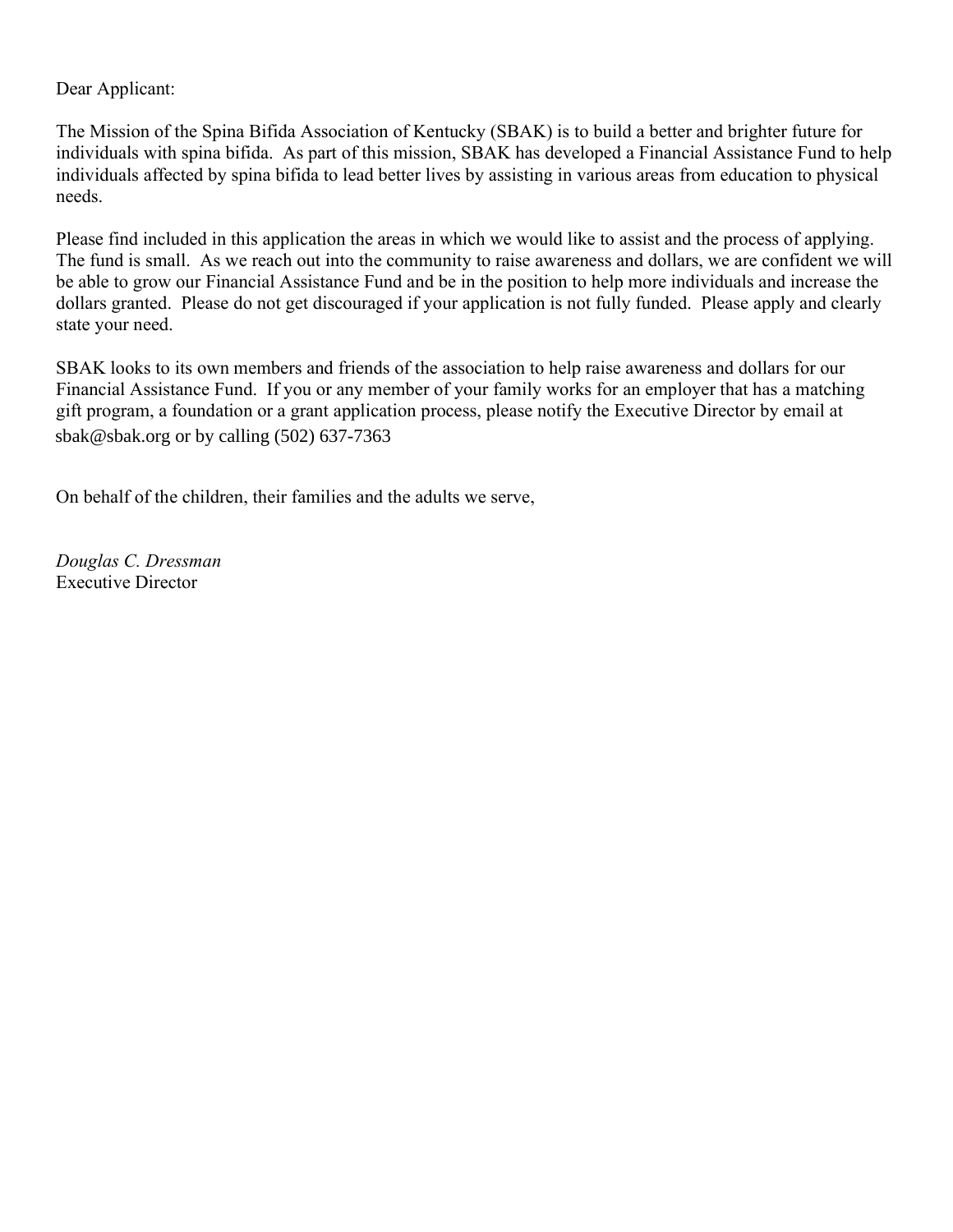## Financial Assistance Fund

#### Categories for Financial Assistance

- Medical & therapeutic expenses
- Durable medical equipment (wheelchairs, standers, walkers, crutches, braces, equipment for adapting the home, etc.)
- Recreational equipment: hand-cycles, sport-chairs, etc.
- Continuing education scholarships
- Funds to attend educational/medical conferences and/or seminars
- Fees to attend children's camp opportunities
- **•** Transition to Independence Specialized Programs
- Vehicle modification

#### General Guidelines for Financial Assistance

- Monies are given only for the direct benefit of the individual with spina bifida
- Applicants need to prove that they (or parent (s)) cannot pay for this request themselves. A designated committee will determine if there is a vital need and true financial hardship
- Monies are never paid to an individual, only directly to suppliers, camp, school, etc.
- Required documentation must be from a medical professional, equipment company, conference or seminar, camp etc.
- Monies are given for one-time events/situations
- No medications are covered
- Applicants need not be members of SBAK, however, the applicant should live in or near the Kentucky/Southern Indiana service area.
- <sup>•</sup> All monies granted will be in accordance with generally accepted accounting principles (GAAP) and will be audited in accordance with generally accepted auditing standards (GAAS) by an independent  $CPA$ . CPA.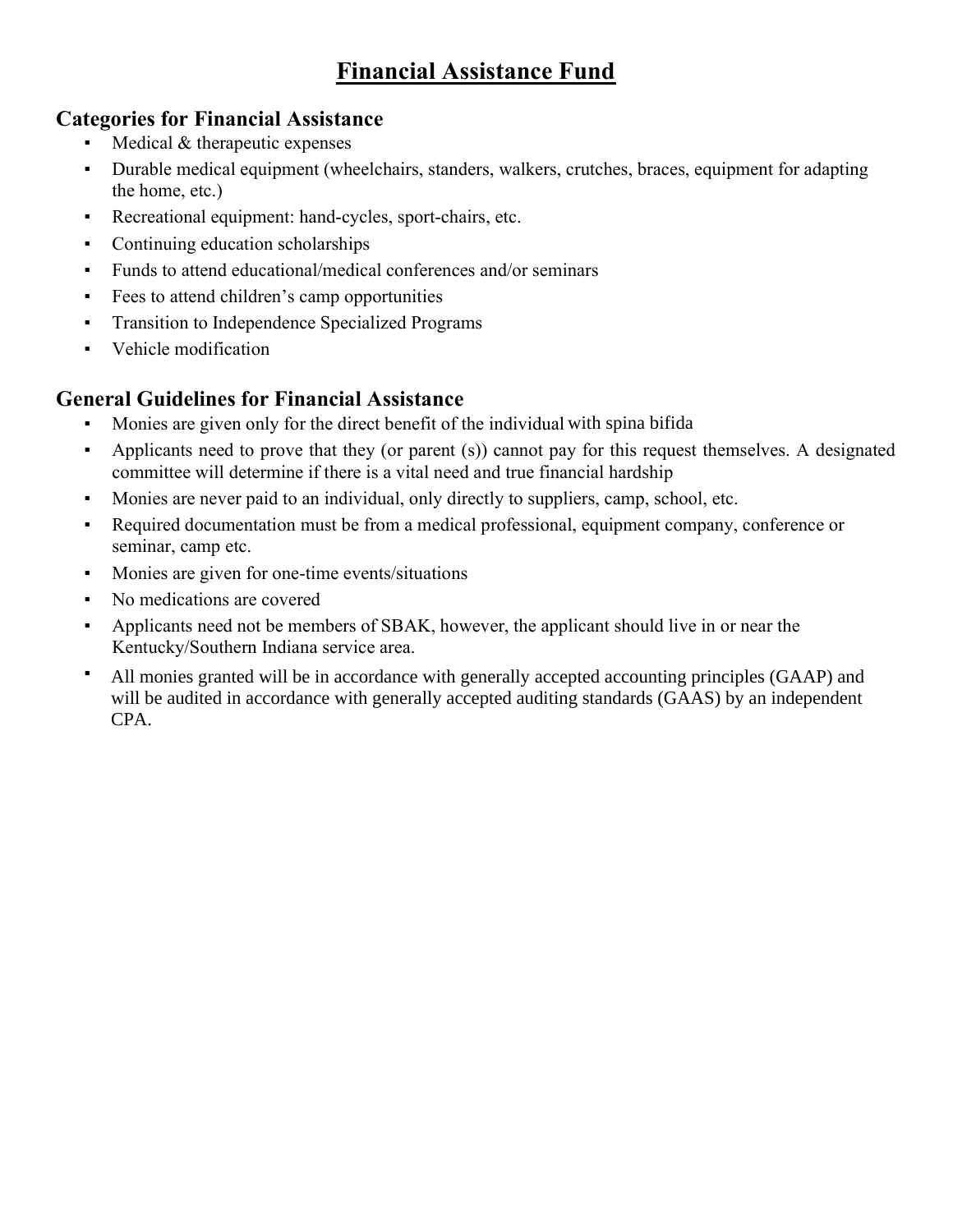### Steps for Financial Assistance Request

- 1. Fill out the application, including any necessary information as applicable:
	- a. Letter from a medical professional stating new equipment is needed (mandatory for education and medical equipment).
	- b. Letter from a medical professional stating new or additional therapy is needed.
	- c. Letter from a medical professional stating new or repeat medical procedure is needed.
	- d. Letter from a medical professional stating any new diagnosis or condition relating to the request for funds.
	- e. Proof of cost must be provided as follows:
		- i. Equipment brochure/invoice/quote
		- ii. Medical procedure/medical supplies invoice/quote
		- iii. Camp or seminar literature with pricing
		- iv. Home or vehicle modification quote
	- f. Proof of household income most recent income tax returns, etc. (mandatory upon request) Proof of household income - most recent income tax returns, etc. (mandatory upon request)
- 2. Mail application and required information to:

Spina Bifida Association of Kentucky 982 Eastern Pkwy., Ste. 18 Louisville, KY 40217-1575

Or

Email your application to:  $\text{sbak}(\omega)$ sbak.org

- 3. SBAK staff may contact you if additional information is needed.
- 4. Application is presented to the Committee for review.
- 5. SBAK staff contacts family/individual with committee decision
- 6. If funds are approved, SBAK pays provider, school, camp etc. directly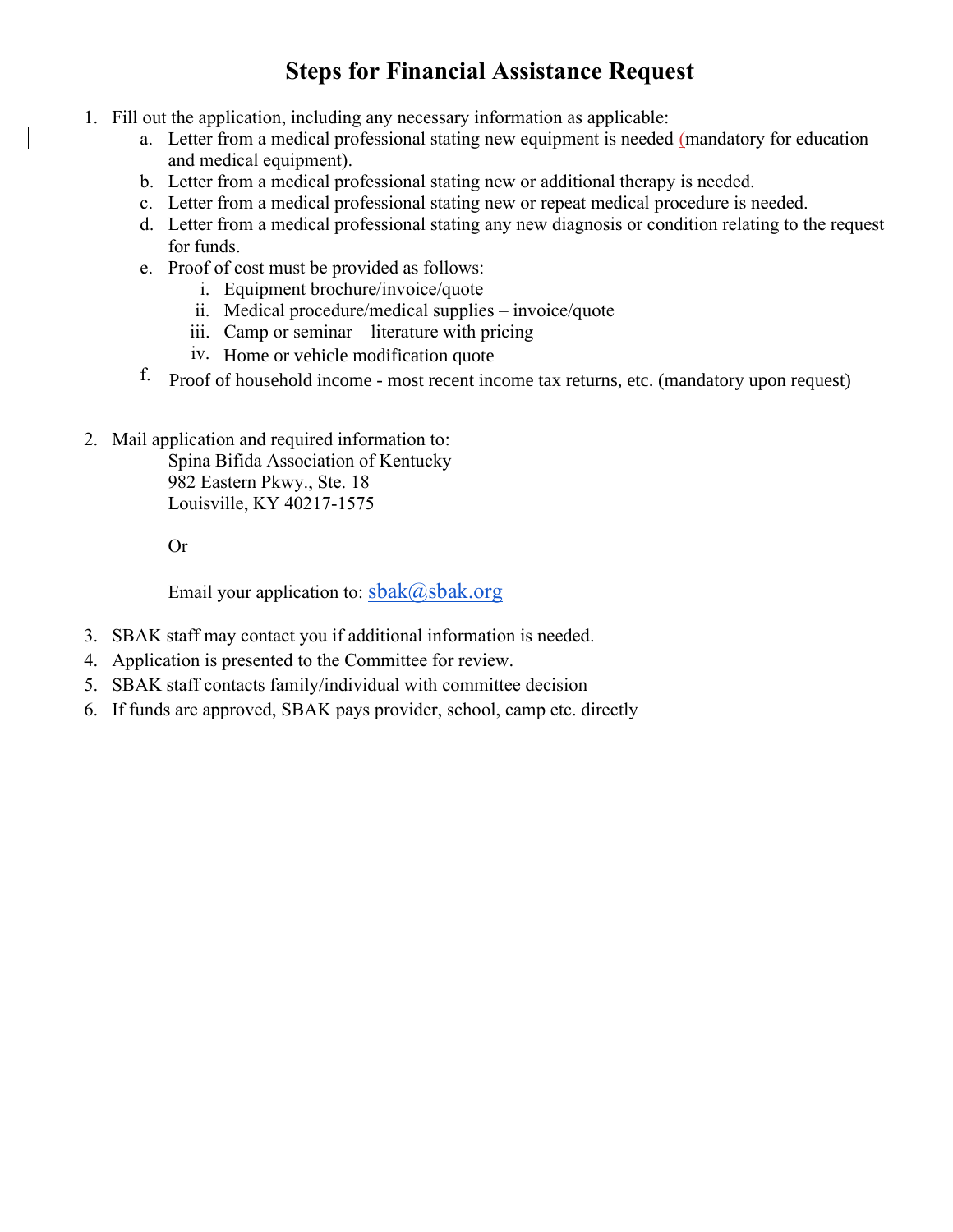# **APPLICATION**

Financial Assistance Fund for Medical, Recreational and Independent Living Needs

| Parent or Guardian<br><u>Example 2014</u>             |  |
|-------------------------------------------------------|--|
|                                                       |  |
|                                                       |  |
|                                                       |  |
|                                                       |  |
| Preferred method of contact □ Phone □ Email           |  |
| Are you active with SBAK $\Box$ Yes $\Box$ No         |  |
| If yes, what programs or events have you attended?    |  |
|                                                       |  |
|                                                       |  |
| How did you hear about the Financial Assistance Fund? |  |
|                                                       |  |

Please describe how the item/assistance you are requesting will increase function in the community and/or at home as it pertains to spina bifida?

If this request is granted, how will it benefit you?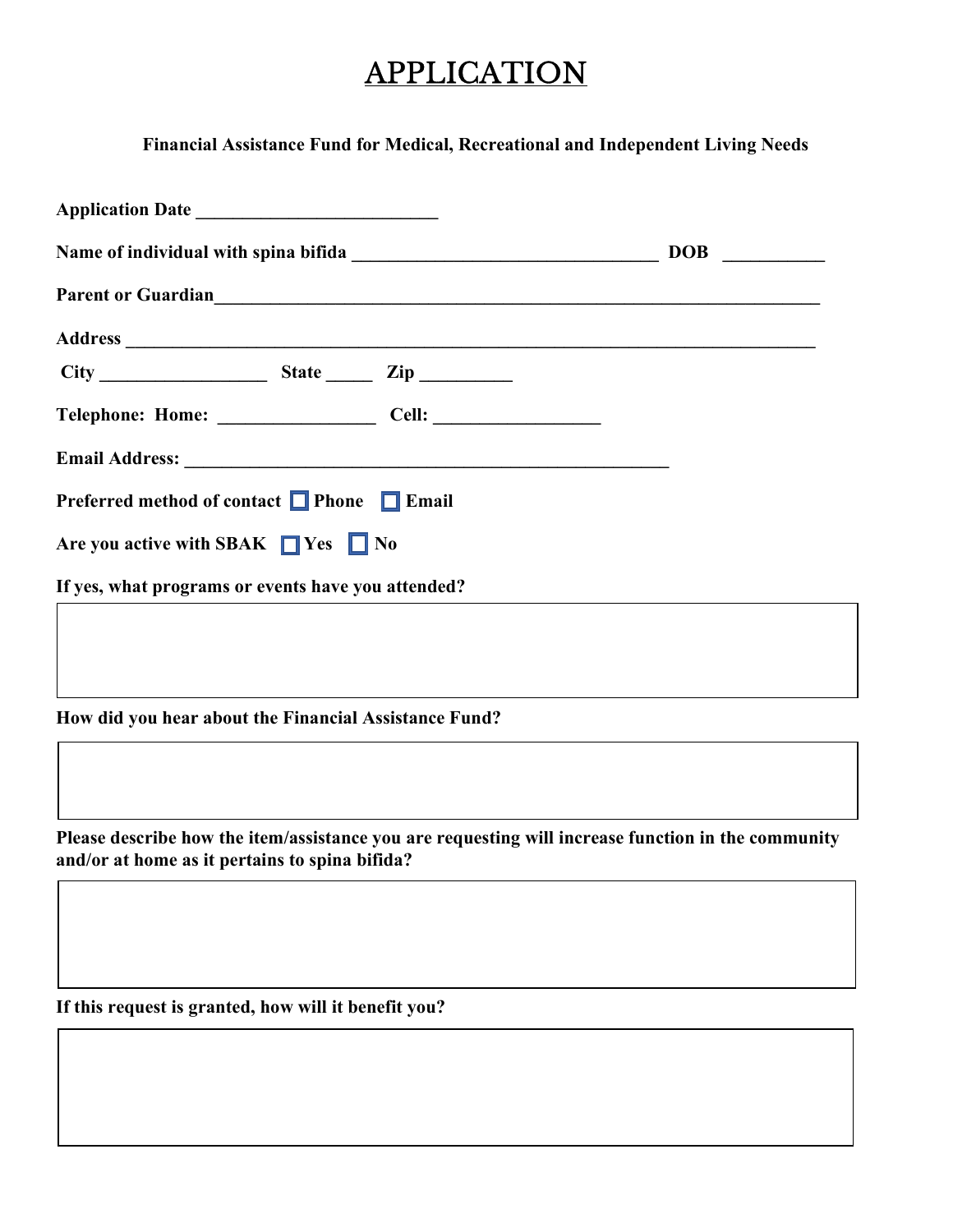#### Medical Request (for medical expenses, equipment or therapy)

Please attach documents supporting the request as applicable

- Doctor's or Physical Therapist's prescription for the item or service.
- Cost of the item or service.
- Denial of coverage by insurance

Describe the item or service:

#### Conference or Training Request (funds to attend a conference or training)

Please attach a brochure or description of the conference or training

|  |  |  |  | Has SBAK assisted you with expenses for a conference or training in the past? $\Box$ Yes $\Box$ No |  |  |
|--|--|--|--|----------------------------------------------------------------------------------------------------|--|--|
|--|--|--|--|----------------------------------------------------------------------------------------------------|--|--|

If Yes, when?

Please list amounts needed (fees, meals, rooms, etc)

#### Daily Living or Recreational Request (funds to enhance or support independent living or recreational activities)

Please attach brochures for recreational camps or training seminars. Include cost quotes or invoices and attach pictures if available.

Please describe the request

#### IF YOUR REQUEST FOR ASSISTANCE IS DENIED, DO YOU HAVE ANOTHER SOURCE TO HELP WITH THIS REQUEST?  $\Box$  YES  $\Box$  NO

Explain: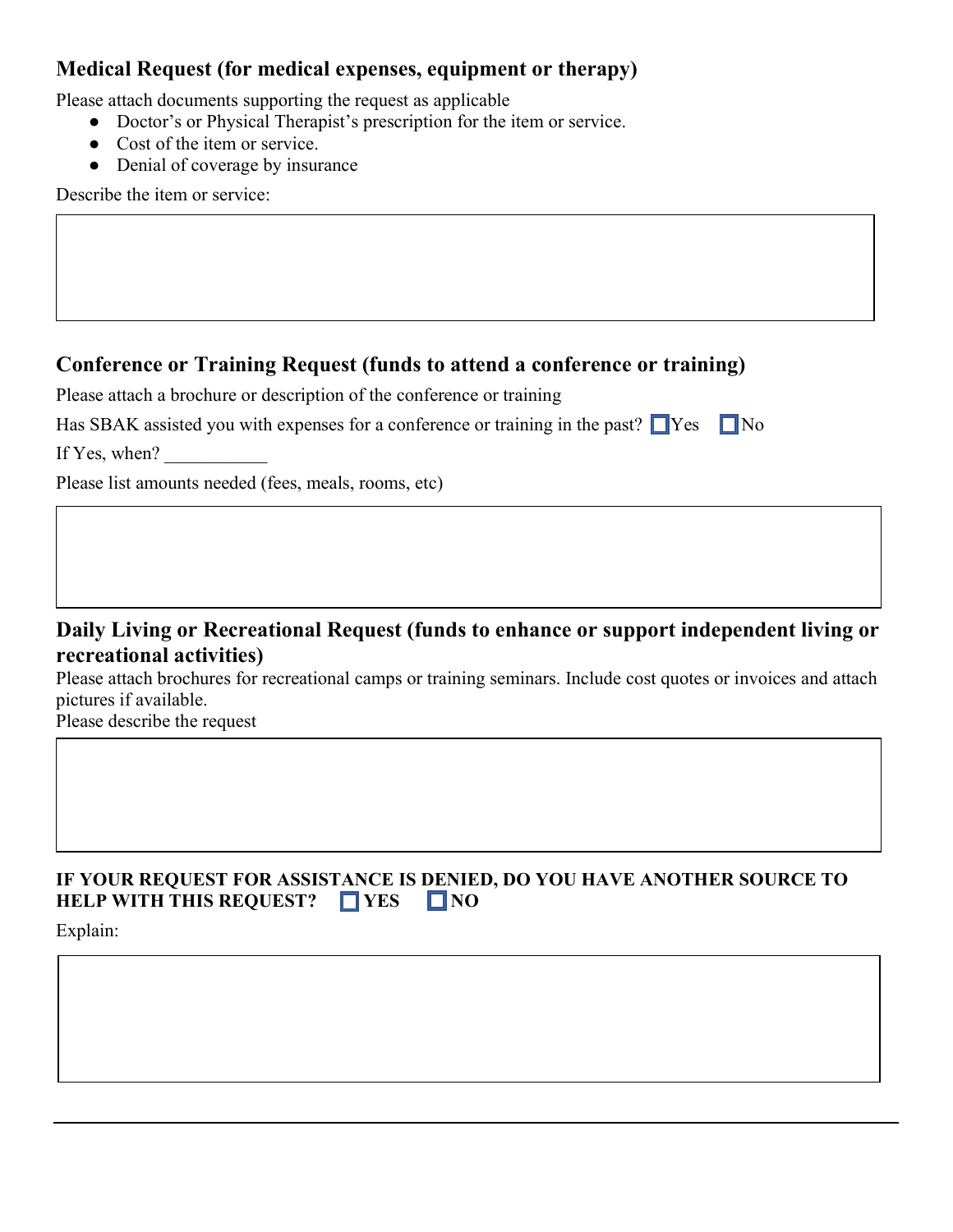#### **Monthly Income**

- \$ \_\_\_\_\_\_\_\_\_\_ Wages/Pay, Head of Household \$ \_\_\_\_\_\_\_\_\_\_ Wages/Pay, Other Household Members \$ \_\_\_\_\_\_\_\_\_\_ Unemployment or Worker's Compensation **S** Disability Assistance \$ \_\_\_\_\_\_\_\_\_\_ Social Security
- \$ \_\_\_\_\_\_\_\_\_\_ Child Support

#### Expenses **Monthly Expenses**

- \$\_\_\_\_\_\_\_\_\_\_\_\_ Mortgage/Rent
- \$ \_\_\_\_\_\_\_\_\_\_\_\_ Transportation (car payment, gas, etc)
- \$\_\_\_\_\_\_\_\_\_\_\_\_\_ Utilities
- \$ \_\_\_\_\_\_\_\_\_\_\_\_ Insurance
- \$ \_\_\_\_\_\_\_\_\_\_\_\_\_ Food
- \$ \_\_\_\_\_\_\_\_\_\_\_\_\_ Medications

Other expenses:

#### Other information that you wish to share with the committee